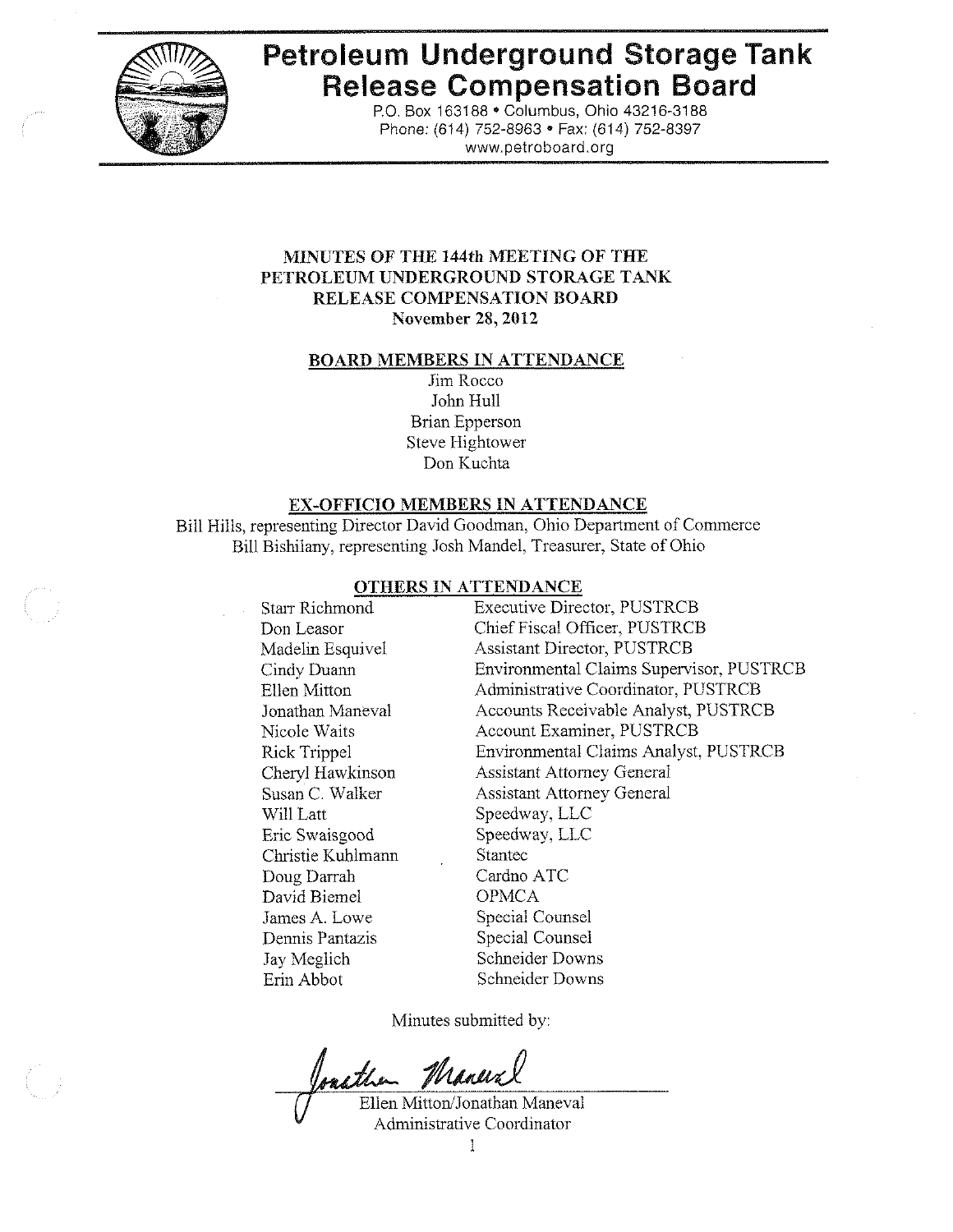Chairman Rocco convened the one hundred forty-fourth meeting of the Petroleum Underground Storage Tank Release Compensation Board on Wednesday, November 28, 2012. The following members were in attendance: Jim Rocco; John Hull; Brian Epperson; Steve Hightower; Mayor Don Kuchta; Bill Hills, representing Director David Goodman, Ohio Department of Commerce; and, Bill Bishilany, representing Josh Mandel, Treasurer, State of Ohio.

Chairman Rocco noted that the Board is still awaiting confirmation from the Governor's office regarding the reappointments of Ms. Cheryl Hilvert and Mr. Tom Stephenson.

Chairman Rocco asked if there were any comments, questions, or discussion regarding the minutes from the September 19, 2012, board meeting and there were none. Mr. Hills moved to approve the minutes. Mr. Bishilany seconded. A vote was taken and all members voted in the affirmative. The motion carried.

## **BUSTR Report:**

Chairman Rocco called upon Bill Hills, Bureau Chief, to present the BUSTR report.

Mr. Hills said BUSTR met all the requirements of the Domenici-Barton Energy Policy Act of 2005, also known as the Energy Policy Act, regarding UST-release prevention and training of owners and operators of UST systems.

Mr. Hills said BUSTR filed the final reports on March 31, 2012, regarding activities under the American Recovery and Reinvestment Act of 2009 (ARRA). He said the grant ended on May 14, 2012.

Mr. Hills said BUSTR continues to work on the OTTER database upgrade project. He said the project went "live" on April 30, 2012. He stated planning meetings, consisting of BUSTR management and the IT Division of the Department of Commerce, are being conducted to determine the necessary matters to be addressed in Phase 4 of the OTTER project. Mr. Hills stated he felt the BUSTR stakeholders were happy with this new on-line database.

Mr. Hills said BUSTR continues working on the click-scheduling project. He explained the clickscheduling project is a GPS driven computer program that geographically schedules the inspectors to visit facilities that are located in the same geographical area. Mr. Hills said computer tablets had been prepared and equipped with the necessary functions. He said Mr. Steven Krichbaum, Release Prevention Supervisor, is coordinating the process of formatting the whole program to allow for the centralized scheduling and application interface with OTTER.

Mr. Hills said the corrective action current grant cycle ends August 8, 2013. He said for the week ending November 9, 2012, there were 52 inspections conducted for a total of 7,488 completed inspections this grant cycle. Mr. Hills said BUSTR had a projected target of 5,929 inspections, indicating BUSTR is now 26% ahead of projections.

Mr. Hills stated 17 NFAs were generated for a total of 75 NFAs and the Bureau is on target for the grant cycle ending September 30, 2013.

Mr. Hills stated currently there are 3,769 owners of 7,582 registered facilities and 22,219 registered USTs. He said there had been a total of 27,181 NFAs related to clean-ups issued by the BUSTR program since its inception.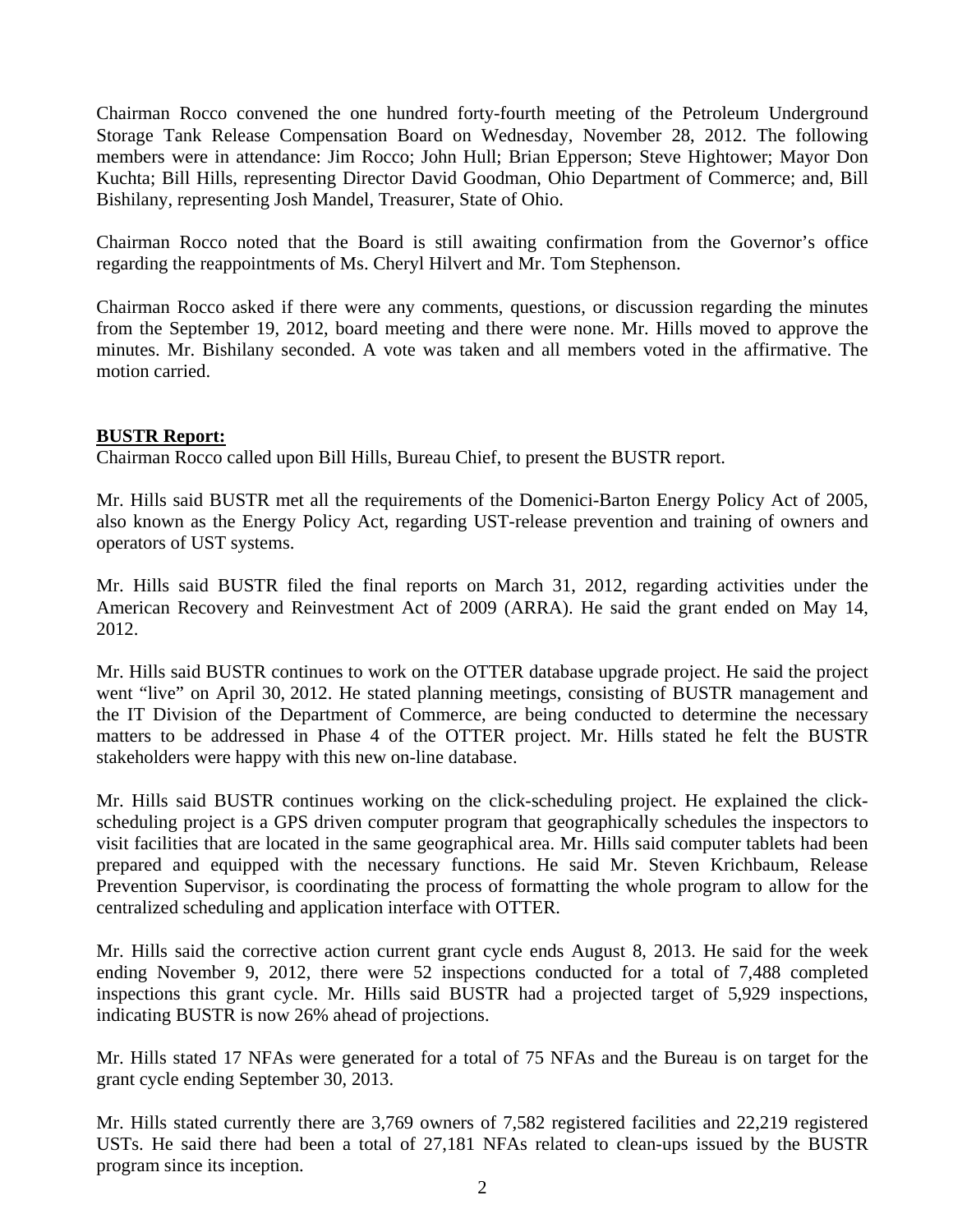## **Financial Report:**

Chairman Rocco called upon Don Leasor, Chief Fiscal Officer, to present the financial reports.

Mr. Leasor stated a draft copy of the audited financial statements and supplementary financial information for the years ending June 30, 2012 and 2011 had been distributed to each member. He introduced Mr. Jay Meglich and Ms. Erin Abbot, representatives from the accounting firm of Schneider Downs. Mr. Meglich reiterated this is a draft of the financial statements; however, he did not anticipate any changes. Mr. Meglich stated this is the ninth audit of the Board's financial statements completed by Schneider Downs. He stated the Board's financial statements would be submitted to the Auditor of State prior to the December 31, 2012, deadline.

Mr. Meglich asked Ms. Abbot to present the draft of the financial statements to the Board. Ms. Abbot briefly explained the audit process. Ms. Abbot said that Schneider Downs would issue an unqualified opinion indicating the Board's financial statements are materially correct and present fairly the financial position of the Board as of June 30, 2012. Ms. Abbot stated the audit was conducted in accordance with Government Auditing Standards and did not identify any deficiencies in internal control over financial reporting that would be considered to be material weaknesses, or instances of non compliance with laws and regulations that would have a material effect on the financial statements.

Ms. Abbot pointed out that management's representation of the Board's financial performance during fiscal year 2012 is found in the Management's Discussion and Analysis section of the report. Ms. Abbot briefly discussed the Statements of Net Deficit and stated the Board's net assets are improving year after year and noted that current assets almost equal current liability indicating the strength of the Fund. Ms. Abbot went on to briefly discuss the Statements of Revenues, Expenses, and Change in Net Deficit and noted a change in the presentation of operating revenues with the recovery of bad debt reported separately from tank fees. This addressed an issue mentioned in a management letter in the prior year's audit. Ms. Abbot briefly discussed the Statements of Cash Flows and the Notes to the Financial Statements.

Mr. Meglich noted that management uses significant estimates in preparation of the financial statements in the reserve for unpaid claims and the allowance for doubtful accounts. Schneider Downs consulted with an actuary to assist in establishing a reasonable assessment of management's calculations of the reserve for unpaid claims. He said there were no adjustments proposed as a result of audit procedures. He reported there were no audit findings or significant issues related to the audit of the financial statements.

Chairman Rocco requested that each member take time to review the draft financial statements, and if there are questions or comments, to contact Ms. Richmond or Mr. Leasor before December 14, 2012.

#### *July, August, September and October Financials*

Mr. Leasor stated the July, August, September and October financials had been emailed to each member. He asked if there were any questions or concerns regarding these reports. Hearing none, Mr. Leasor began his report with the October financials.

Mr. Leasor said the current unobligated balance is approximately \$13.3 million. He said there is approximately \$5.4 million in the obligated account that is set aside for fiscal year 2013 claims' settlement payments.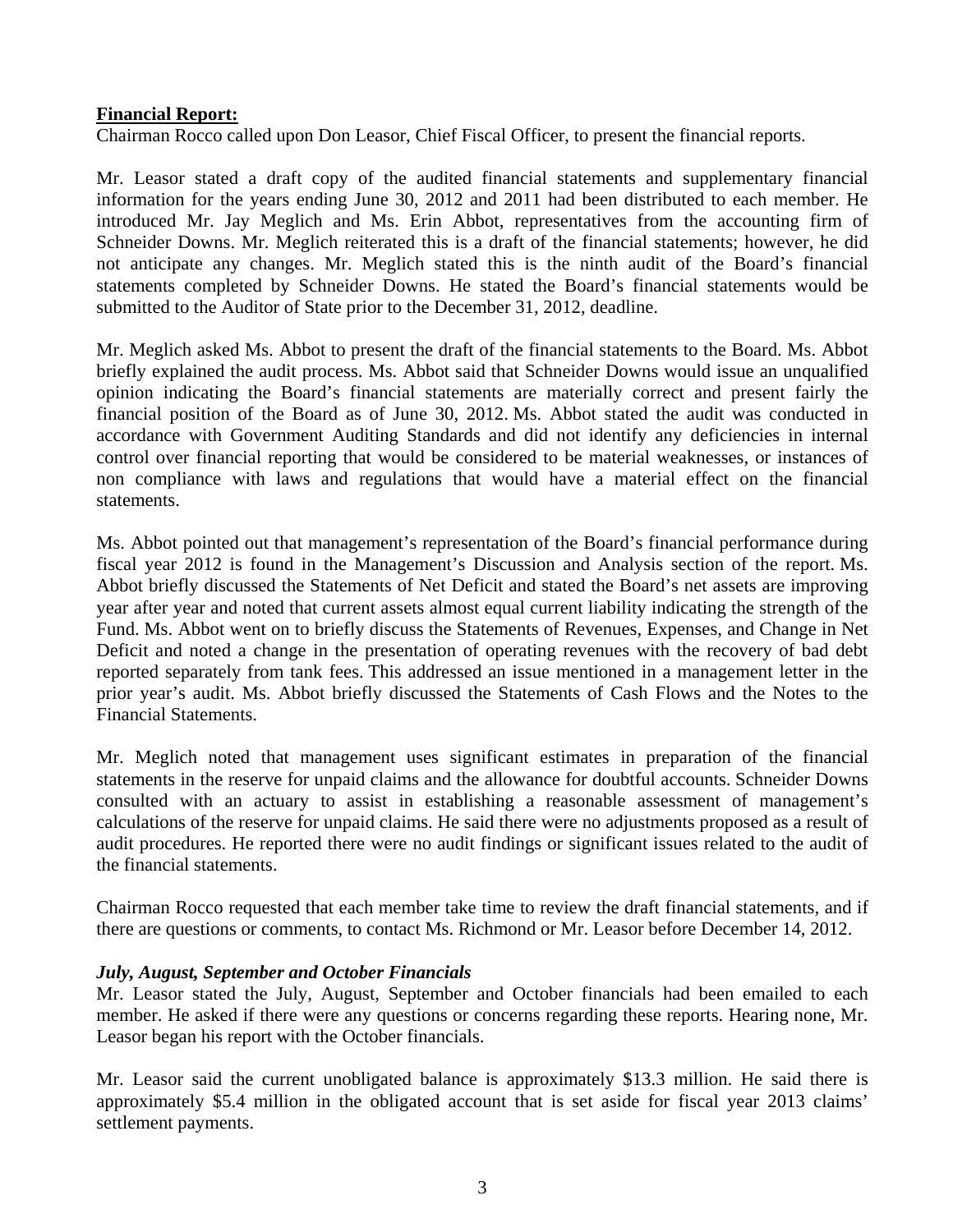Mr. Leasor stated that as of October 31 interest income is about 75% of the fiscal year 2013 budgeted amount. He said this is attributed primarily to the budget being created with an assumption of a .06% interest rate, but the interest rate is currently .10% at StarOhio.

Mr. Leasor said the October claims expense is approximately \$900,000 and as of November 27, a total of \$3.6 million has been paid for claim reimbursements this fiscal year.

Mr. Leasor said the operating expenses for October totaled just over \$122,000. He said as of October 31, the postage expense line item is at 68.92% of the amount budgeted, which includes postage fees for the final quarter of fiscal year 2012 that were paid in August. Mr. Leasor explained that the postage expenses included the mailing of the June 2012 newsletter, and the annual mailing of the fee assessment statements that are mailed via certified mail.

Mr. Leasor said all other expenses are on target for this time of the fiscal year.

## *Fee Statement Statistics*

Mr. Leasor said as of November 27, 2012, the program year 2012 per tank fees collected were approximately \$13.5 million, which is 95% of the invoiced amount. He said \$330,293 in prior year fees had been collected from July 1, 2012 to date and this is net of refunds totaling \$65,670. He said between July 1, 2011 and November 27, 2012, approximately \$14.2 million had been collected for program year 2011 Fund fees. He said there had been \$563,600 collected in prior year fees net of any refunds.

He said for the 2012 program year, 16,108 USTs were billed at the standard deductible (\$55,000) and 5,645 USTs were billed at the reduced deductible (\$11,000). Mr. Leasor said as of November 27, 2012, the number of tanks paid at the standard deductible totals 15,055 and he said 5,573 USTs are paid at the reduced deductible. Mr. Leasor said as of this date, a total of 3,243 owners had paid program year 2012 per tank fees for 20,628 USTs. Mr. Leasor said these figures compare to 20,597 USTs paid by 3,279 owners for the same time period in program year 2011.

He said the 20,628 USTs paid for program year 2012 is 98.94% of the 20,850 tanks anticipated to be assured this year.

Vice Chairman Hull questioned why the number of tanks billed was fewer than the number of tanks reported by BUSTR. Chairman Rocco noted that BUSTR's number includes USTs storing nonpetroleum hazardous substances. He said that all tanks identified as petroleum tanks by BUSTR should be in our database.

# **Compliance/Fee Assessment Report**

Chairman Rocco called on Ms. Madelin Esquivel, Assistant Director, to present the compliance and fee assessment report.

Ms. Esquivel said the refund goal for program year 2012 had been set at \$275,000. She said so far in the 2012 program year, 86 fee refunds had been paid to 42 owners for a total of \$38,745. Ms. Esquivel said there are 3,467 pending refunds totaling \$1,547,194.

Ms. Esquivel explained that if an owner has outstanding fees and a refund has been identified, the refund is first used to offset the outstanding fees for that account and any remaining amount is then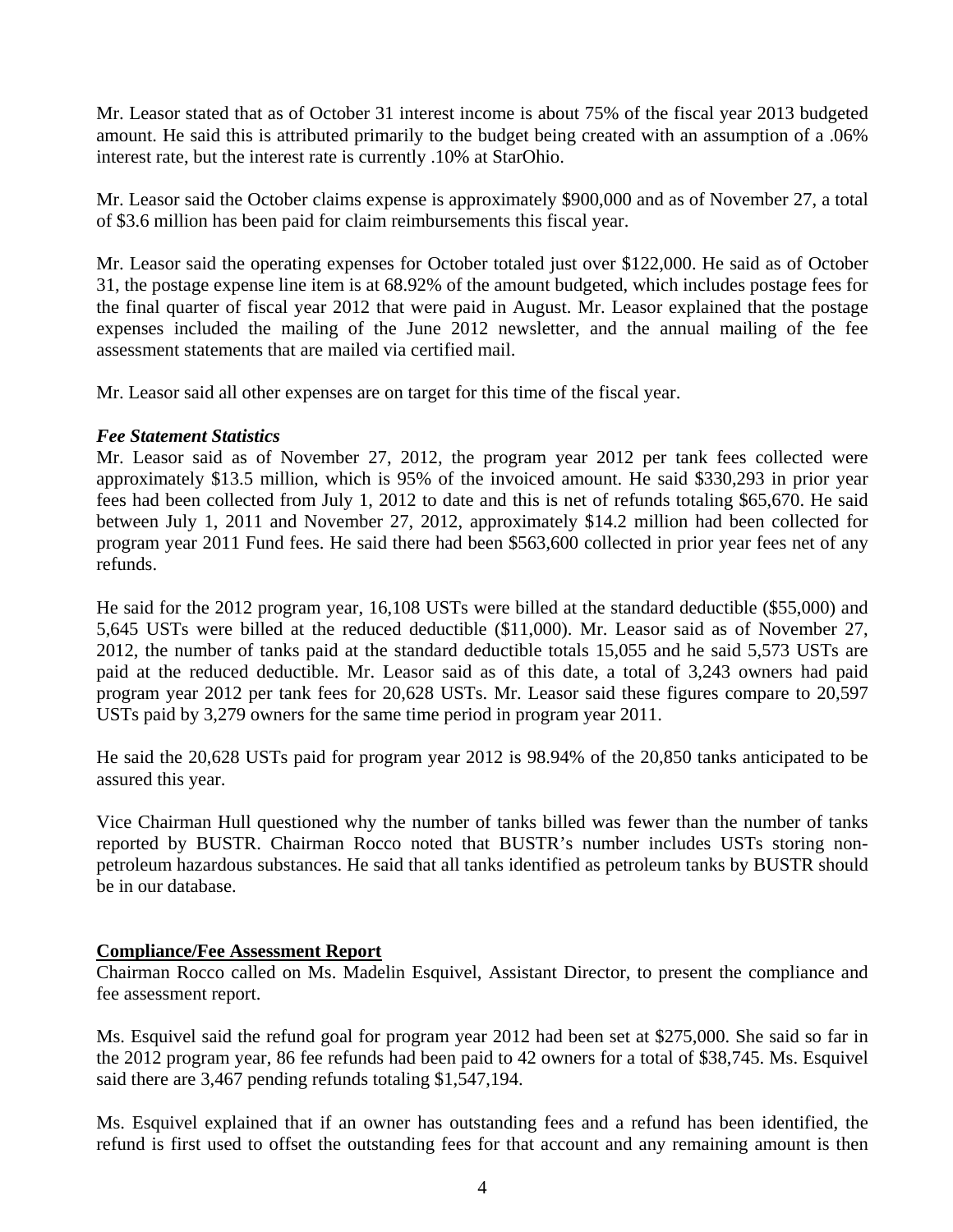paid to the owner. She said, to date, a total of \$21,594 had been used to offset outstanding Fund fees this program year.

Ms. Esquivel said there had been \$132,805 collected by the Attorney General's Office and Special Counsel so far this fiscal year. She said after deducting the collection costs of \$34,945, the net amount received by the Board totaled \$97,860. Ms. Esquivel said 54 accounts for a total of \$620,285 had been certified for collection to the Attorney General's office in October 2012.

Ms. Esquivel said there are eight Orders Pursuant to Law currently in appeal status – seven are under review and a settlement agreement is pending for one. She said there are two Determinations to Deny a Certificate of Coverage currently under appeal. She said four Ability to Pay Applications are under review. This program allows former UST owners experiencing financial difficulty to apply for and receive a determination of their ability to pay delinquent fees.

Ms. Esquivel said 3,538 fee statements had been mailed for program year 2012. She said as of October 31, 2012, a total of 2,988 owners were issued Certificates of Coverage for the 2012 program year.

Ms. Esquivel said currently 302 owners' applications are still being processed; and, there are 54 pending denials and five unresolved determinations to deny a certificate pending for this program year.

Ms. Esquivel said there are 14 owners on the unclaimed monies list who had been issued a refund check but for unknown reasons, the check had not been cashed. This amount totals \$4,625. She said there are an additional 69 owners on the unclaimed monies list with pending refunds totaling \$73,520. These owners' files have been reconciled and the staff is waiting for information that would verify the amount of the refund, if any, due to an owner.

She said the unclaimed monies list is available on the Board's website at www.petroboard.org.

## **Claims Report:**

Chairman Rocco called on Ms. Cindy Duann, Environmental Claims Supervisor, to present the claims report.

Ms. Duann said the current total maximum liability of in-house open claims is approximately \$26.3 million. Ms. Duann said in the past three years, the average claim payout ratio is slightly more than the historical 70%; therefore, the actual anticipated claim liability of unpaid in-house claims is about \$19 million. She reported that a total of 2,068 Fund eligible sites had been issued NFAs with an average cleanup cost of \$126,887 per site. Ms. Duann said currently there are 1,694 open claims pending review; and, 19 claims are under appeal.

Ms. Duann said that during the first four months of the 2012 program year, 223 claim applications had been received and 258 claims had been either settled or closed with a total claim settlement offer of \$3.28 million. Ms. Duann said approximately 81% of the claims settled had been received from major oil companies.

Ms. Duann said that the staff is currently in the process of developing a reasonable cost database for drilling activities. She said the staff is reviewing previously settled claims and extracting pertinent information regarding drilling costs for monitoring wells. She stated that in the past, the monitoring wells were typically installed by drilling subcontractors at very competitive prices. Ms. Duann said it appears that more consultants have their own drilling equipment and their costs are not as competitive.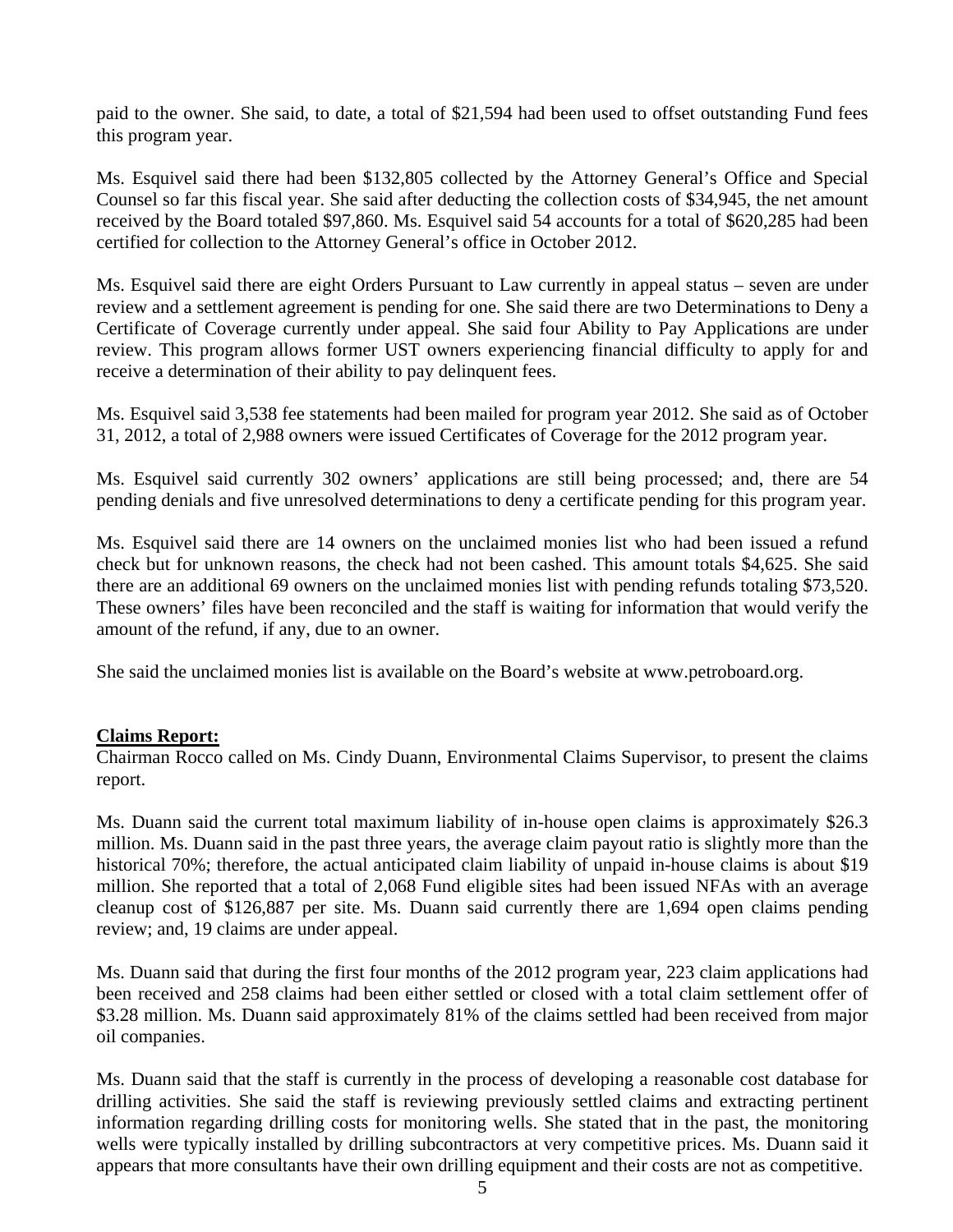Ms. Duann said during the past four months, 25 eligibility applications were received and 24 determinations of eligibility were issued. She stated 15 of the eligibility applications had been approved and nine had been denied. Ms. Duann said there are currently 14 eligibility applications pending review.

Ms. Duann said that during the first four months of program year 2012, there were 55 requests for cost pre-approval and 70 cost pre-approvals had been reviewed and notifications issued. She said there are currently 75 open cost pre-approvals pending review.

## **New Business**

## *Finance Committee Report*

Chairman Rocco said the Finance Committee met prior to today's Board meeting to discuss the Fund fees, which are reviewed on an annual basis to decide whether changes are needed in the fee structure. Chairman Rocco stated that for the first time the Fund is in a position where sufficient revenue is being received on an annual basis to fully offset annual costs. He stated the committee discussed reducing the deductible or fees, but after taking a look at the projected financial statements, the committee recommends leaving the fees as they are for one more year. Vice Chairman Hull stated that the committee also talked about other opportunities to accelerate claims review through the use of technology or some type of incentive to increase the quality of claims being submitted so that the amount of claim payments may be accelerated in coming years. He said that if more claims can be paid at a faster rate, then additional funding may be needed.

Chairman Rocco requested a motion to accept the Finance Committee's recommendation that the Board not increase tank fees or change deductible amounts for program year 2013. Mayor Kuchta so moved. Mr. Bishilany seconded. A vote was taken and all members voted in the affirmative.

## *Hardship Applications*

Chairman Rocco called upon Ms. Richmond to present the hardship applications. Ms. Richmond stated that the Board's rule 3737-1-08 provides for an owner experiencing financial hardship to apply for hardship status with the Fund. She said a hardship allows for the acceleration of the review of claims submitted by the owner. Ms. Richmond said this reduces the financial burden the owner would experience if the claims were reviewed and settled in the normal course of business. She said, once granted, the hardship status remains in effect for a one-year period. Ms. Richmond said at that time, the owner may reapply and submit updated financial information and be considered for a one year extension of hardship status.

Ms. Richmond stated in determining hardship status, the application and a minimum of two years income tax records are reviewed. She said, in addition, a U.S. EPA financial capacity test is used to evaluate the owner's cash flow and determine if the owner is able to carry debt, in which case, the owner could finance the costs of corrective actions over time.

Ms. Richmond stated there are two applications for hardship status being presented today.

## **Claim #4808-0001/02/02/90, Owner – Harold Saurers, Wooster Ignition, Inc.**

Ms. Richmond stated that as sole owner of Wooster Ignition Inc., Mr. Saurers is requesting hardship status for his company. She said Wooster Ignition is responsible for a release that was discovered in February 1990 when an underground storage tank was removed from 1020 ½ Spruce Street in Wooster, Ohio. This is Wooster Ignition's second request for hardship status. Ms. Richmond said to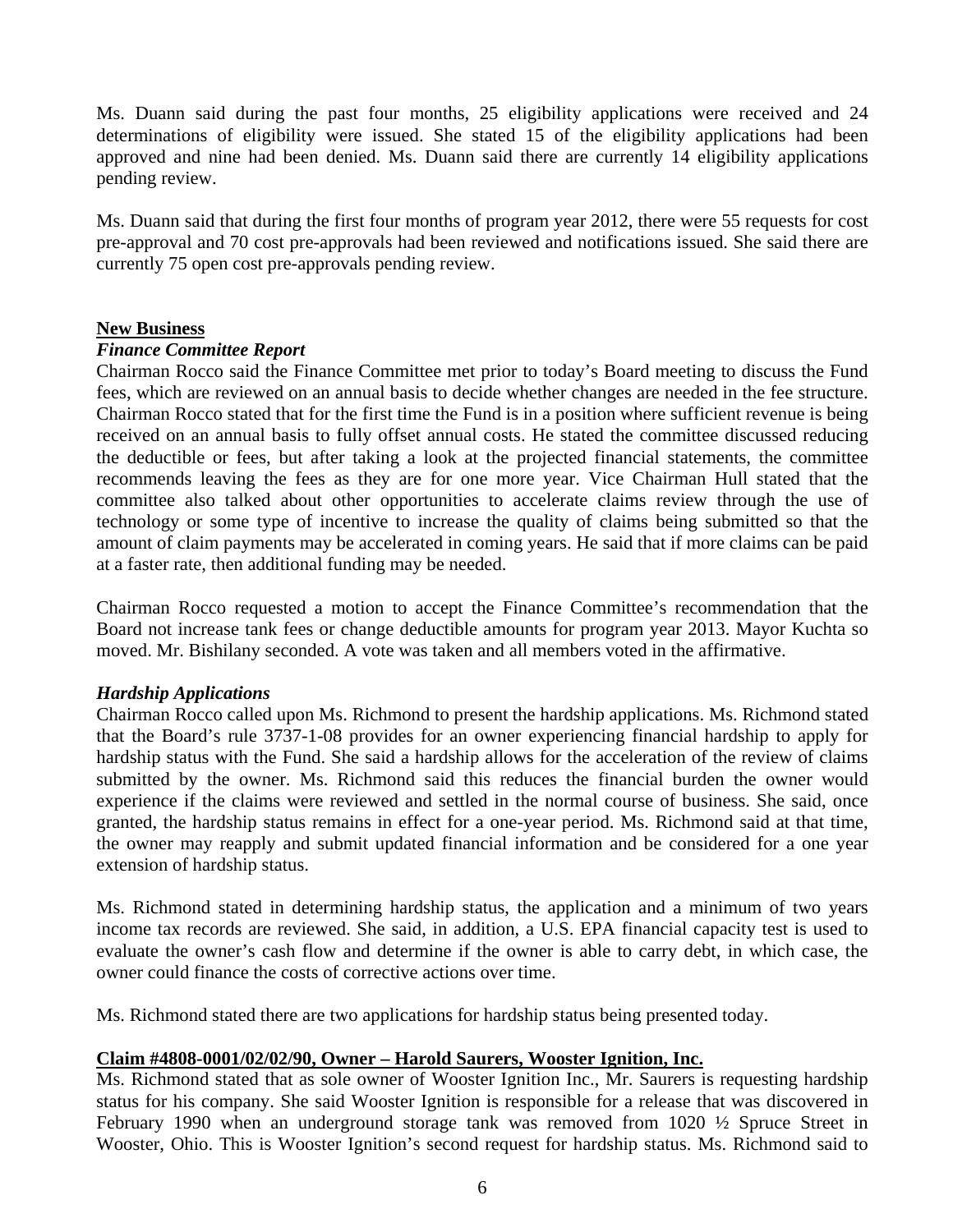date, the Fund has reimbursed Wooster Ignition over \$42,000 and an additional \$16,400 is pending payment. Ms. Richmond said corrective action costs for the next 12 months are estimated at \$15,000.

Ms. Richmond stated that in calendar year 2011, Wooster Ignition had gross sales of just over \$44,000 and a net income of \$5,000. She said the retained earnings balance was approximately \$17,000 at the end of the year. Ms. Richmond said using the anticipated \$15,000 in corrective action costs, the USEPA financial capacity test estimates a less than 50% probability that Wooster Ignition Inc. can currently afford this amount and a 70% probability that it can afford \$9,000 over the next five years. She said given the costs of corrective action are expected to exceed this \$9,000 in just one year, these costs will continue in subsequent years, and the limited income generated by Wooster Ignition on an annual basis, she recommends the Board approve the application and grant hardship status to Wooster Ignition.

Mayor Kuchta moved to approve the hardship application. Mr. Epperson seconded and a vote was taken. All members voted in the affirmative. The motion carried.

## **Claim #13755-0001/05/24/91 Owner – Raymond Cooper dba Cooper Marathon**

Ms. Richmond said this is the ninth application for hardship status submitted by Mr. Raymond Cooper who is the responsible person for a 1990 release that occurred at 111 East Main Street in Lucas, Ohio. To date, the Fund has reimbursed him slightly over \$294,000. She said that Mr. Cooper currently has one claim pending review for approximately \$24,000. A request for cost preapproval is pending review and anticipated corrective action costs total approximately \$168,000.

Ms. Richmond said Mr. Cooper is retired and no longer owns the property at 111 East Main Street in Lucas. She said based upon the information provided by Mr. Cooper in the hardship application, his household income is solely from pension and social security benefits and his reported income exceeds his annual living expenses by approximately \$30,000. Ms. Richmond said a review of the hardship application and the results of the U.S. EPA financial capacity test indicate Mr. Cooper would have the ability to finance a portion of the corrective action costs.

Ms. Richmond recommended that the Board approve this application and grant hardship status to Mr. Cooper on the basis that Mr. Cooper's only income is from his pension and social security and the anticipated corrective action costs in the next year far exceed his net income. She also said both Mr. Cooper and his wife have significant health-related issues.

Mr. Hull moved to approve the hardship application. Mr. Hightower seconded and a vote was taken. All members voted in the affirmative. The motion carried.

## **Old Business**

# *Certificates of Coverage Ratification*

Chairman Rocco called upon Ms. Richmond to present for ratification by the Board the lists of owners who, since the last Board meeting, had either been issued or denied a Certificate of Coverage.

Ms. Richmond said that behind Tabs 9 and 10 are listings of facilities that, since the September Board meeting, had been issued or denied a program year 2011 or 2012 Certificate of Coverage.

Ms. Richmond said that the process used to review the fee applications and issue or deny a Certificate of Coverage includes a review for completeness to determine full payment has been received; financial responsibility for the deductible has been demonstrated; and, the owner has certified with his signature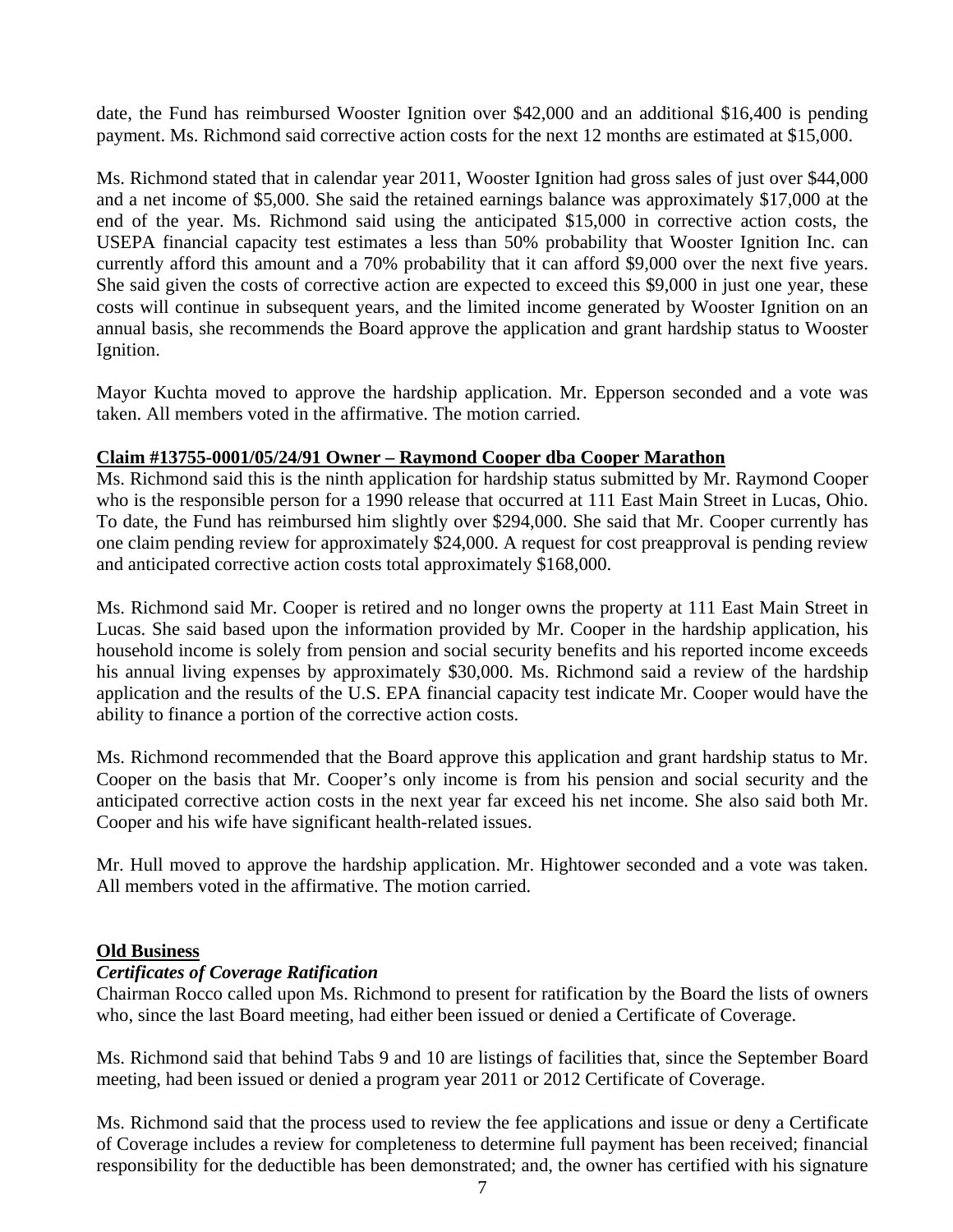that he is in compliance with the State Fire Marshal's rules for the operation and maintenance of petroleum underground storage tanks. She said if these requirements are met and if the tanks existed in previous years, a certificate for the subject tanks had been issued to the owner in at least one of the prior two years, then a Certificate of Coverage is issued.

Ms. Richmond explained that if deficiencies or compliance issues are discovered, notice is provided to the owner in accordance with the Board's rules. The owner is provided 30 days to respond to the notice with information to correct the deficiency or compliance issue. If correcting information is not received within this time, a determination denying the Certificate of Coverage is issued to the owner.

She said the Board's rules and the Revised Code make provisions for an appeal of the determination. Ms. Richmond said that throughout this process the Board's staff works with the owner to correct the fee statement record and/or refers the owner to BUSTR to correct the registration record.

Ms. Richmond asked the Board to ratify her actions with respect to the issuance of the 2011 Certificates of Coverage for the eight facilities included on the list behind Tab 9.

Mr. Hightower moved to ratify the list of 2011 Certificates of Coverage that were granted. Mr. Hull seconded. A vote was taken and all of the members were in favor. The motion passed.

Ms. Richmond asked the Board to ratify her actions with respect to the denial of the 2011 program year Certificates of Coverage for the seven facilities included on the list behind the Tab 9 blue divider page.

Mr. Epperson moved to ratify the list of 2011 Certificates of Coverage that were denied. Mr. Hills seconded. A vote was taken and all of the members were in favor. The motion passed.

Ms. Richmond asked the Board to ratify her actions with respect to the issuance of the 2012 program year Certificates of Coverage for the 201 owners of 530 facilities included on the list behind Tab 10.

Mr. Epperson moved to ratify the list of 2012 Certificates of Coverage that were granted. Mr. Hull seconded. A vote was taken and all of the members were in favor. The motion passed.

Ms. Richmond asked the Board to ratify her actions with respect to the denial of the 2012 program year Certificates of Coverage for the four facilities included on the list behind the Tab 10 blue divider page.

Mr. Hull moved to ratify the list of 2012 Certificates of Coverage that were denied. Mr. Epperson seconded. A vote was taken and all of the members were in favor. The motion passed.

## *Modification of Memorandum of Understanding with Assistant Attorney General*

Chairman Rocco requested a motion to authorize the Chairman to negotiate an amendment to the July 1, 2012, Memorandum of Understanding (MOU) with the Attorney General to provide for the continuation of the services specified in the MOU by a designated assistant attorney general other than that named in the MOU. He said all other terms, conditions, and covenants would remain the same. Mr. Hull so moved. Mr. Hills seconded and a vote was taken. All of the members were in favor. The motion passed.